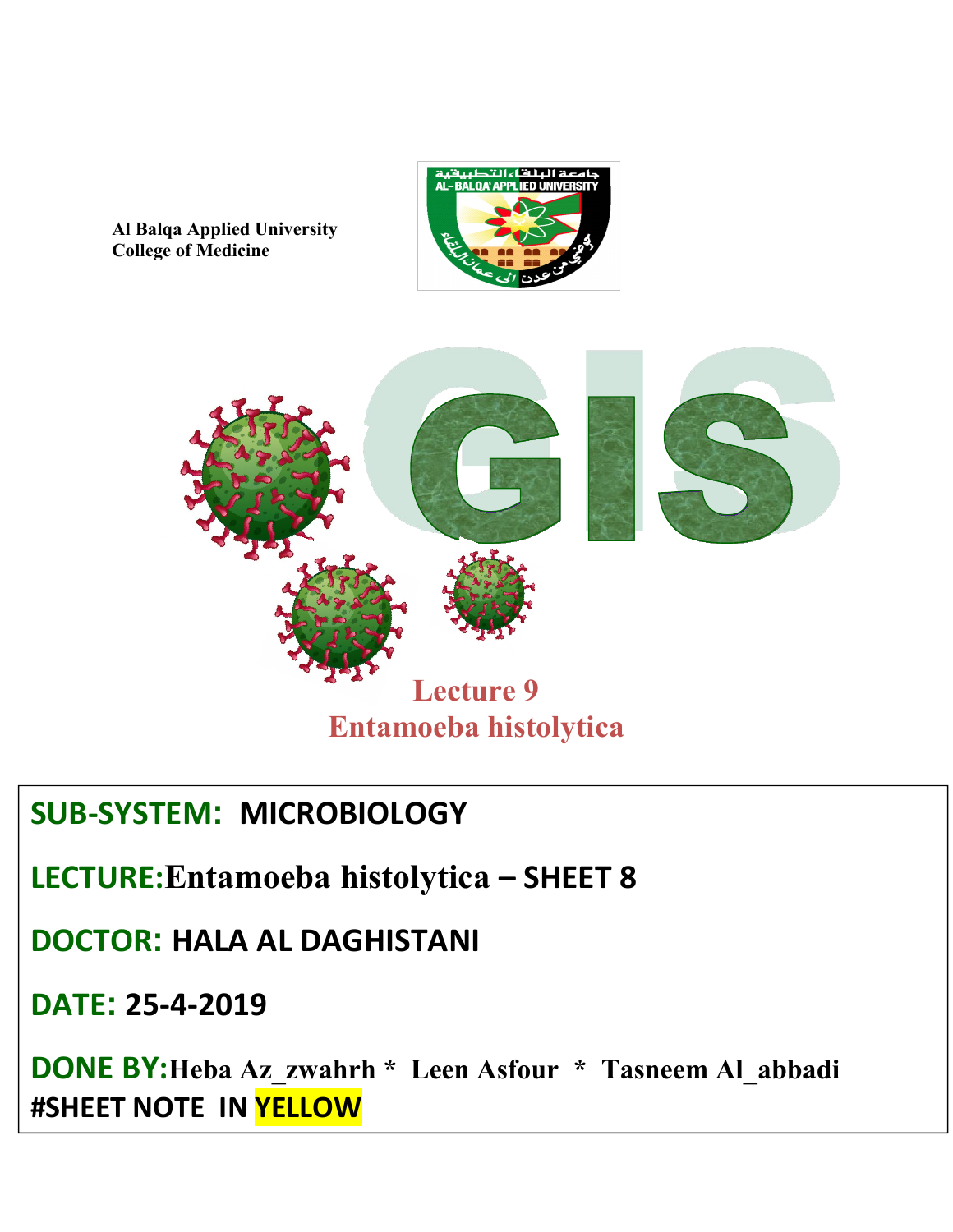#we talked about Entamoeba histolytica Previously in shigella to differentiate between it and shigella dysenteriae by calling shigella dysenteriae bacillary dysenteriae(shigellosis) and calling amebic dysenteriae \_Entamoeba histolytica (amoebiasis).

# many people affected by Entamoeba histolytica in summer season and it could turn into chronic infection by keeping the cyst in the body and become reactive from time to time.

- $▶$  **Entamoeba histolytica الزحار الأميبي** cysts are present only in the lumen of the colon
- $\triangleright$  The cyst may contain a glycogen vacuole and chromatoid bodies with characteristic rounded ends.
- $\triangleright$  Nuclear division occurs within the cyst, resulting in a quadrinucleated cyst, and the chromatoid bodies and glycogen vacuoles disappear.
- $\triangleright$  Diagnosis in most cases rests on the characteristics of the cyst, as trophozoites usually appear only in diarrheic feces in active cases and survive for only a few hours.
- $\triangleright$  The ameboid trophozoite is the only form present in tissues. The cytoplasm has two zones, a hyaline outer margin and a granular inner region that may contain red blood cells but ordinarily contains no bacteria.  $\#$ it eat the bacteria , feed on the bacteria in the large intestine.
- $\triangleright$  The nuclear membrane surrounded a small central body ( karyosome). #from the eukaryote .

**# vary important#to differentiate between entamoeba histolytica and Entamoeba coli (itfrom the same genus ofentamoeba histolytica ) by the cyst . if the cyst contain 8 nucleus then it >>>>>Entamoeba coli (normal flora in most people) and if it contain 4 nucleus then it>>>>>entamoeba histolytica.**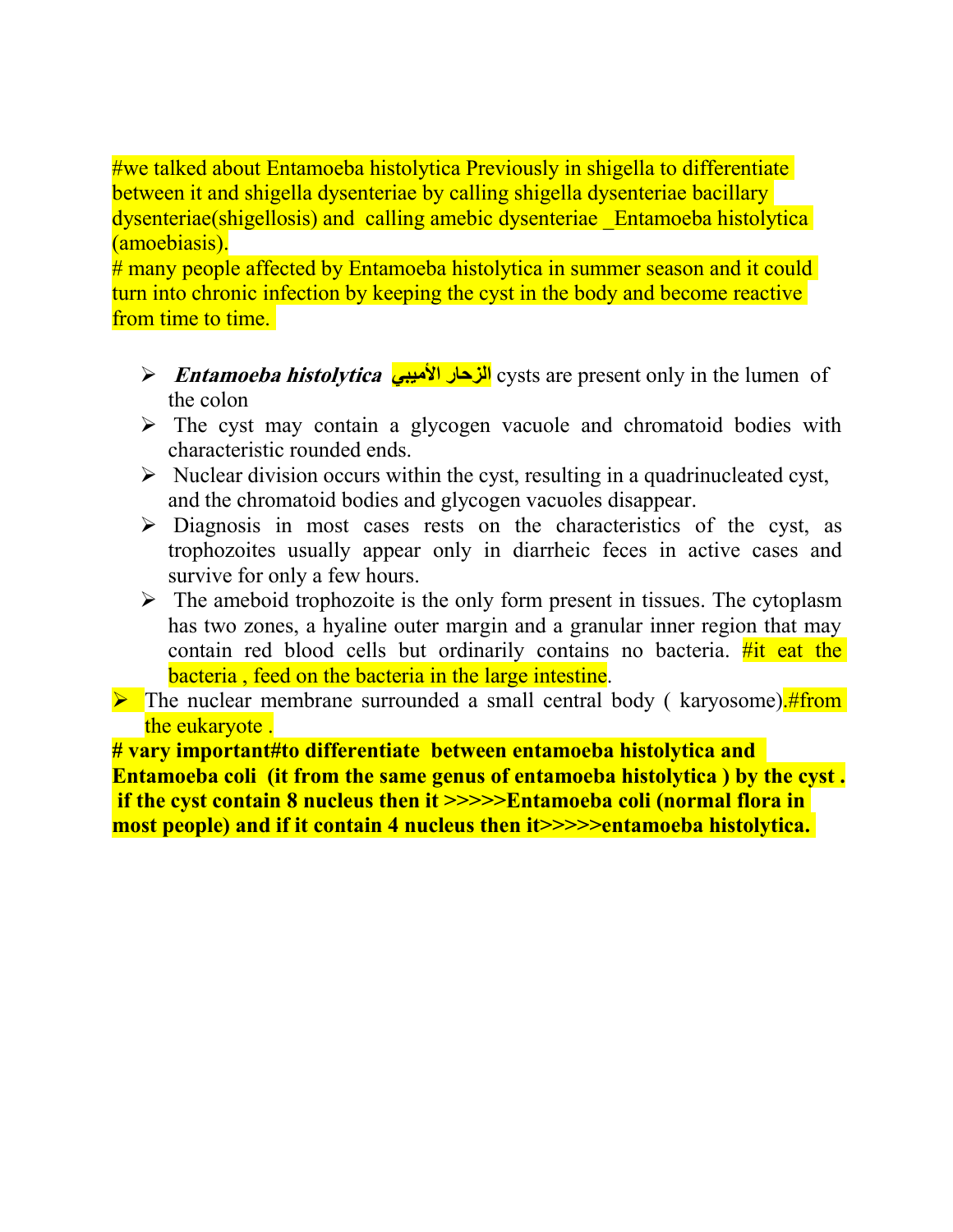

## **Pathology and Pathogenesis of Invasive Amebiasis**

- $\pm$  It is estimated that approximately 50 million cases of invasive disease occur each year. **#the infection come from eating contaminated vegatable with** Entamoeba histolytica cyst which will turn in to trophozoit in human body.
- $\blacktriangleright$  Disease results when the trophozoites of E. histolytica invade the intestinal epithelium and form discrete ulcers with a pinhead-sized center and raised edges, from which mucus, necrotic cells, and amebae pass.

#the ulcer invaid the mucosa and submucosa and may continue to muscular area & serosa in sever cases .

- $\ddot{\bullet}$  The trophozoites multiply and accumulate above the muscularis mucosae.
- $\overline{\phantom{a}}$  Rapid lateral spread of the multiplying amebae follows, producing the characteristic "flask-shaped" ulcer of primary amebiasis: a small point of entry, leading via a narrow neck through the mucosa into an expanded necrotic area in the submucosa.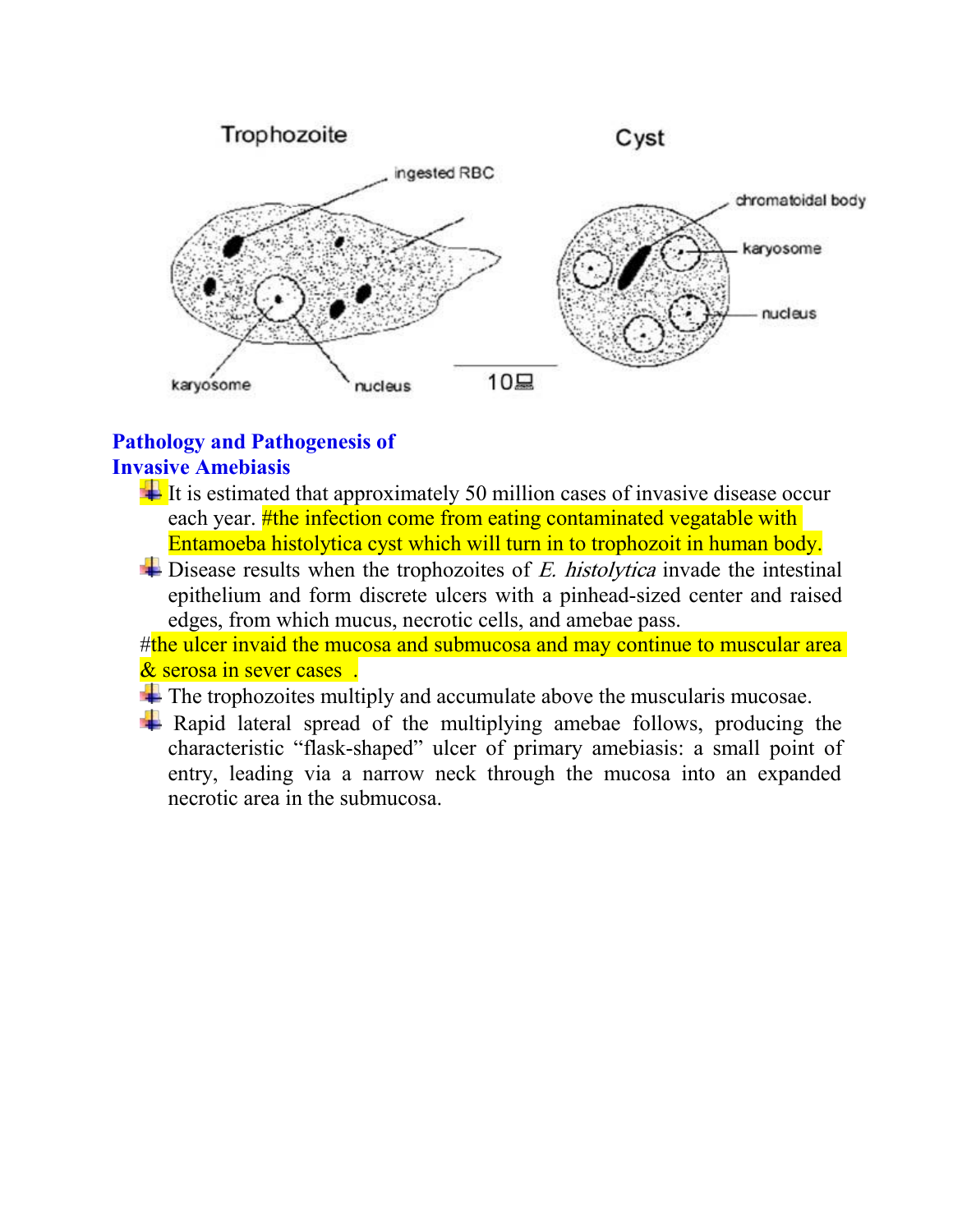

opening on the mucosal surface

- $\frac{1}{2}$  Subsequent spread may occur, undermining large areas of the mucosal surface.
- $\pm$  Trophozoites may penetrate the muscle layers and occasionally the serosa, leading to perforation into the peritoneal cavity.
- $\overline{\phantom{a}}$  Subsequent enlargement of the necrotic area produces gross changes in the ulcer,#نتغير طبيعته مع العمق which may develop shaggy over hanging edges, secondary bacterial invasion, and accumulation of neutrophilic leukocytes.
- **Secondary intestinal lesions** may develop as extensions from the primary lesion (usually in the cecum, appendix, or nearby portion of the ascending colon). (عالأغلب تصيب الكبد)
- The sigmoid colon and rectum are favored sites for later lesions.
- An amebic inflammatory or **granulomatous tumor-like mass (ameboma)** (تنمو وتكون شبه كتله) may form on the intestinal wall, sometimes growing sufficiently large to block the lumen.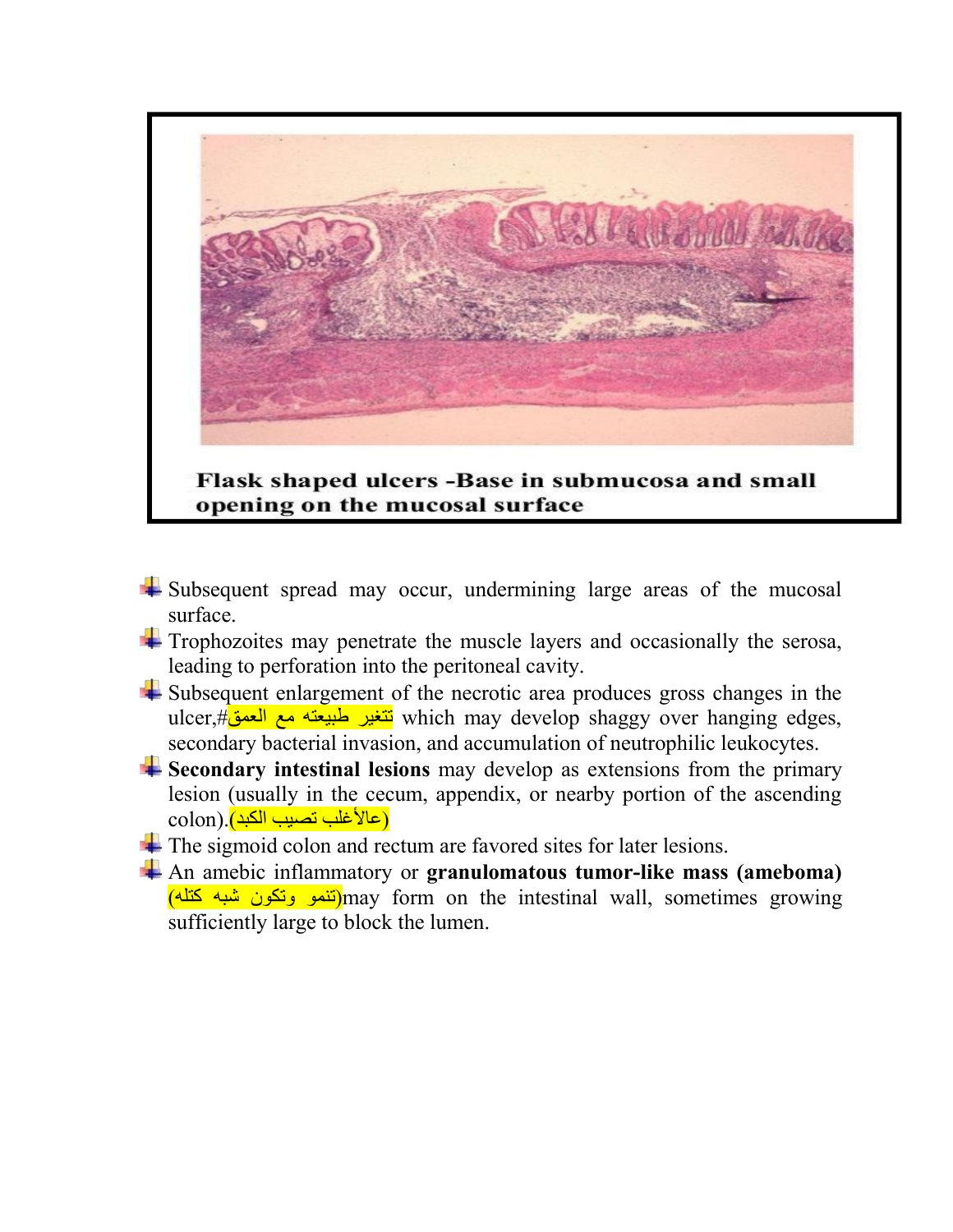

1-Contamination of food and water with cyst .<br>2-Primary infection is in the intestine and the secondary infection is in the liver (in rare cases it can reach the lung by the mean of circulation )

-Excystation>>trophozoites >>multiplication >>either to trophozoites>> or cysts. 4-In order for it to exist the host it needs to have 4 nucleus inside (exit by stool full of cyst )

#in normal cases the primary infection is rare to develop into secondary infection

**Factors that determine invasion of amebae include the following**:

- **the number of amebae ingested**
- **the pathogenic capacity of the parasite strain**
- **host factors such as gut motility, immune competence, and the presence of suitable enteric bacteria that enhance amebic growth.**

Correct and prompt identification of the Entamoeba species remains a critical problem.

#iodine can be used to differentiate between different species of Entamoeba.

 $\checkmark$  Trophozoites, especially with red blood cells in the cytoplasm, found in liquid or semiformed stools are pathognomonic.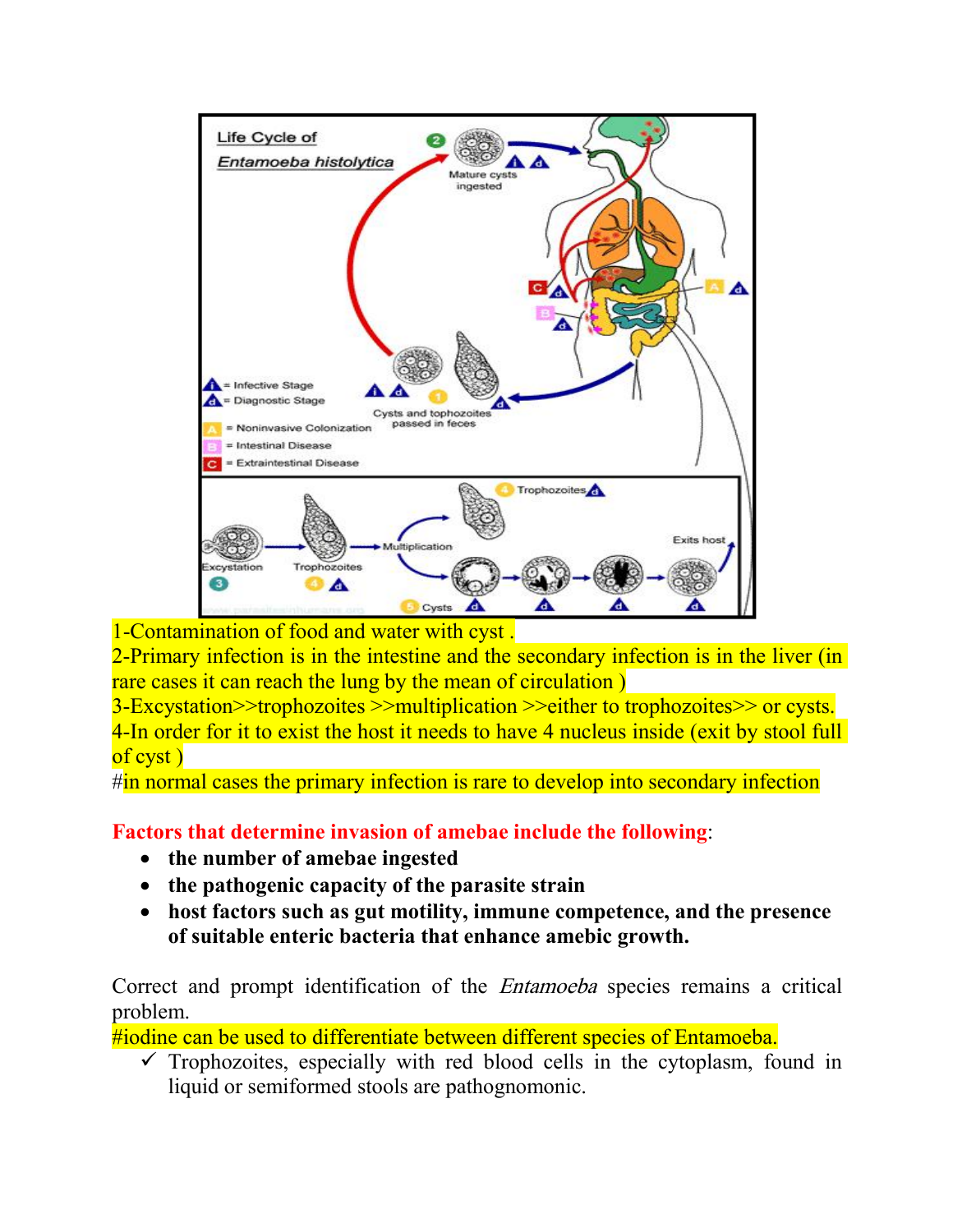- $\checkmark$  Symptoms vary greatly depending on the site and intensity of lesions.
- **Extreme abdominal tenderness**
- **Fulminating Dysentery**
- **Dehydration**
- **Incapacitation occur in serious disease**.
- In less acute disease, onset of symptoms is usually gradual and often includes episodes of diarrhea, abdominal cramps, nausea and vomiting, and an urgent desire to defecate.
- **More frequently, there will be weeks of cramps and general discomfort, loss ofappetite, and weight loss, with general malaise.**
- Symptoms may develop within 4 days of exposure, may occur up to a year later, or may never occur. #If it last for a long period of time it becomes chronic.
- Extra intestinal infection is metastatic and rarely occurs. By far the most common form is **amebic** hepatitis or liver abscess (4% or more of clinical infections).  $#Extra$  intestinal infection is most likely in the liver.
- A true amebic abscess is **progressive, nonsuppurative** unless secondarily infected, #it will be suppurtive because it feeds on bacteria and **destructive**. The contents are necrotic and bacteriologically sterile, active amebae being confined to the walls.
- A characteristic **"anchovy paste"** is produced in the abscess and seen on surgical drainage.





#Anchovy paste: when they do a surgery to remove the infected part (in the liver), an aggregation of RBCs is found that appears like a stain of ketchup.<br>##google >>on cross examination , amobic liver abscess appears as a pastous , thick, inodorous ,or similar to fresh meat smell , red\_brown, likened to anchovy paste.

Suppurtive: pus forming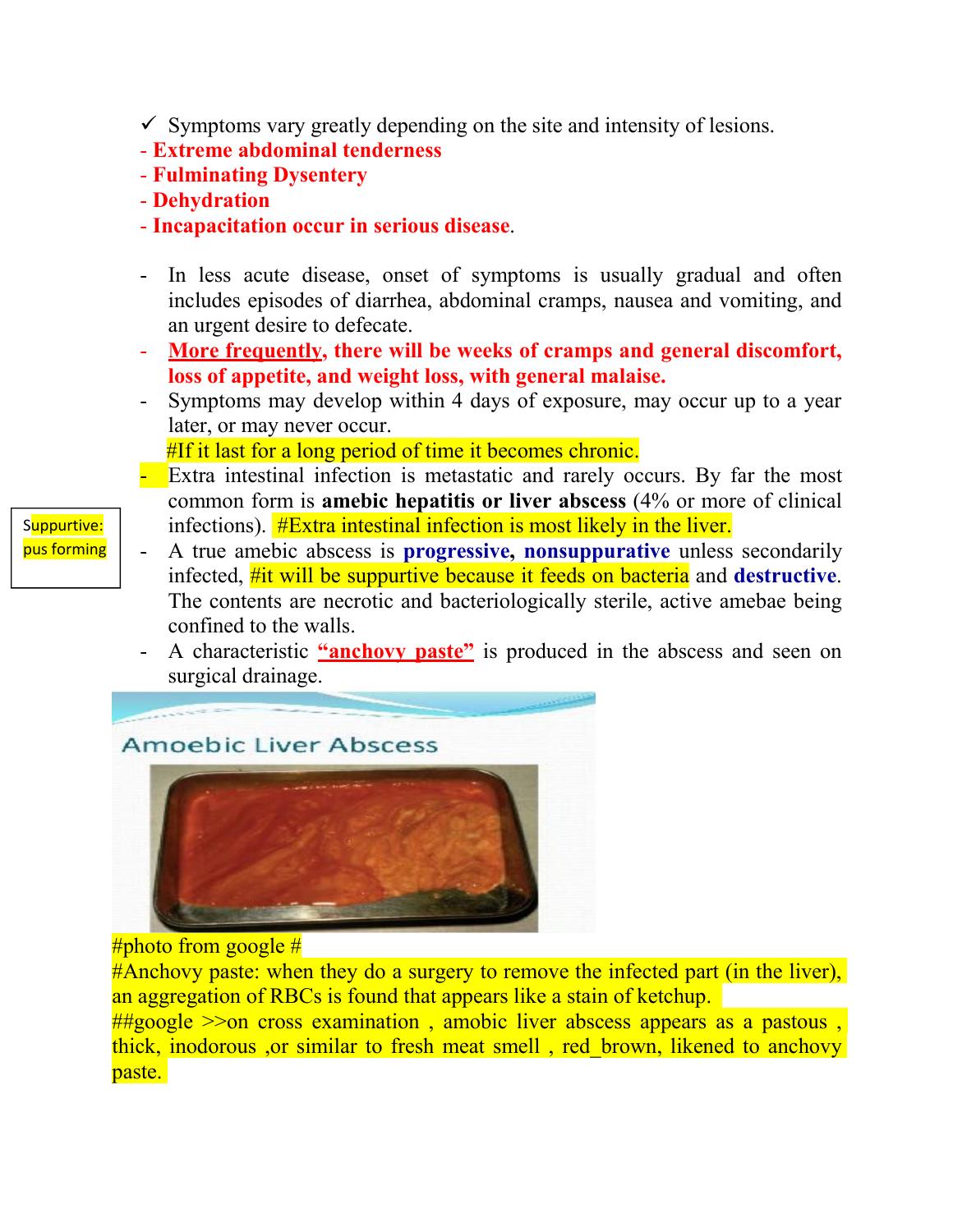- Rarely, amebic abscesses occur elsewhere (eg, lung, brain, spleen, or draining through the body wall). Any organ or tissue in contact with active trophozoites may become a site of invasion and abscess. (في الحالات الطبيعية ما بتوصل لهاي المرحلة واكثر مكان ممكن تصير فيه هو الكبد)

## **OTHER INTESTINAL AMEBAE**

- Invasive or pathogenic  $E$ . *histolytica* is now considered a species distinct from the more common nonpathogenic commensal species . #like Entamoeba coli.
- **Entamoeba dispar** and the related **E** moshkovskii are differentiated by isoenzyme and genetic analyses.
	- Entamoeba histolytica must be distinguished not only from all E. dispar and <sup>E</sup> moshkovskii but also from four other ameba-like organisms:
- **(1) Entamoeba coli, which is very common**

**(2) Dientamoeba fragilis (a flagellate),the only intestinalparasite other than E. histolytica that has been suspected of causing diarrhea and dyspepsia but is not invasive**

- **(3) Iodamoeba bütschlii**
- **(4) Endolimax nana.**